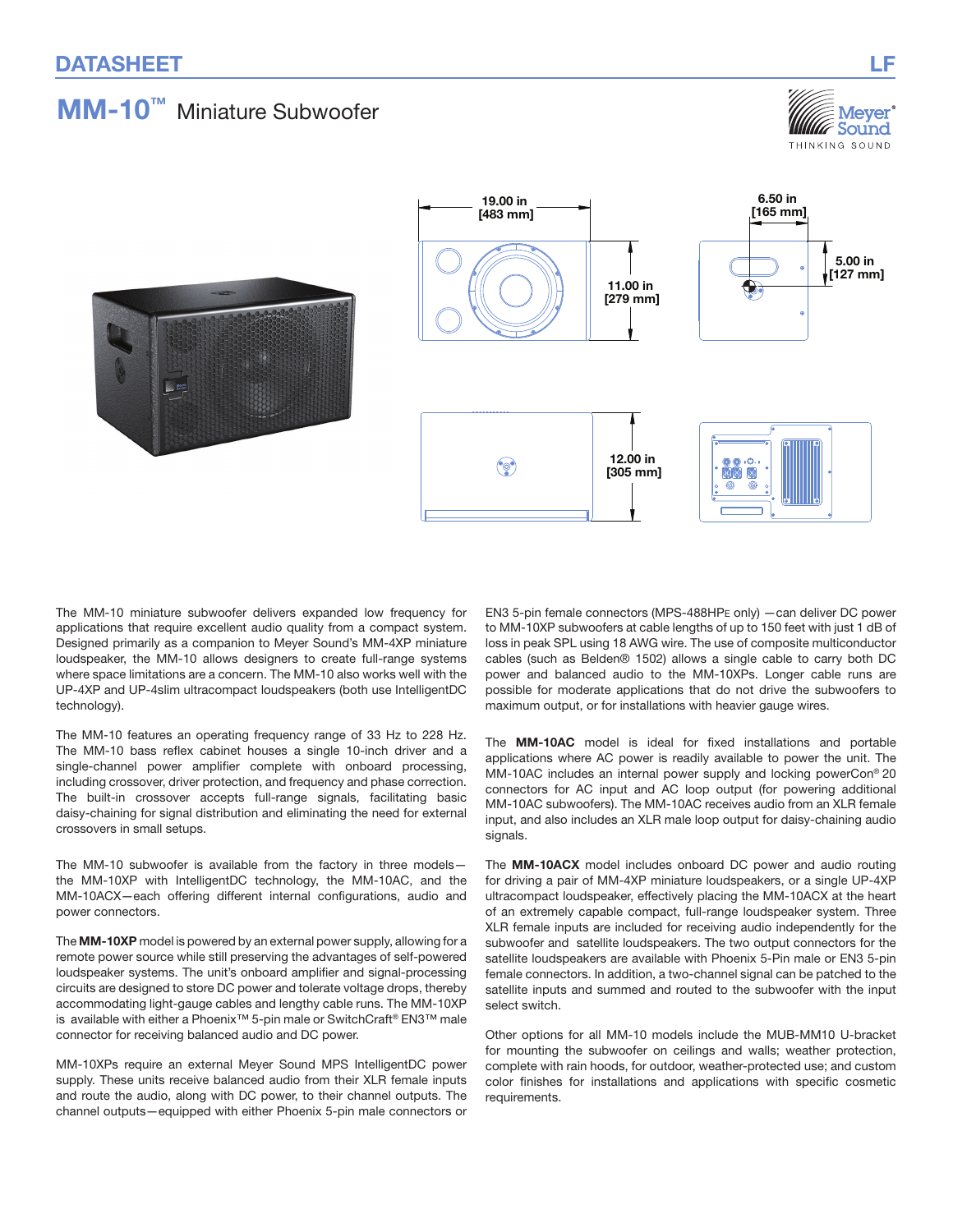#### FEATURES AND BENEFITS

- Powerful low-frequency response from a very small cabinet
- Low distortion affords exceptionally clean bass
- Adaptable to complement MM‑4XP, UP‑4XP and UP4-slim loudspeakers
- Versions include external IntelligentDC power supply or built-in AC power for driving satellite loudspeakers

#### APPLICATIONS

- Background music
- Small theaters
- Portable AV systems
- Compact voice reinforcement systems

#### ACCESSORIES AND ASSOCIATED PRODUCTS

MUB-M10 U-Bracket: Enables mounting of the MM-10 on walls and ceilings at adjustable angles. Top and side nut plates for the MM-10 available with 3/8-inch or M10 threads.

MPS-488HP External Power Supply: Rack-mount unit that delivers balanced audio and high-current DC power to up to eight loudspeakers; versions available with either Phoenix or EN3 channel output connectors.

MPS-482HP External Power Supply: 1RU 1/2 width rack unit that delivers balanced audio and high-current DC power to up to two audio channels; rack mount or use available options to mount on ceiling, wall, pole or truss configurations.

Galileo GALAXY Network Platform: The Galileo GALAXY Network Platform provides state-of-the-art audio control technology for loudspeaker systems with multiple zones. With immaculate sonic performance, it provides a powerful tool set for corrective room equalization and creative fine-tuning for a full range of applications.

MDM-832 Distribution Module: MDM-832 units conveniently power MM-10 systems, routing up to eight channels of AC power, balanced audio and RMS signals to the loudspeakers.





MUB-M10 U-Bracket MPS-482HP External Power Supply



MPS-488HP External Power Supply



GALAXY Network Platform



MDM-832 Distribution Module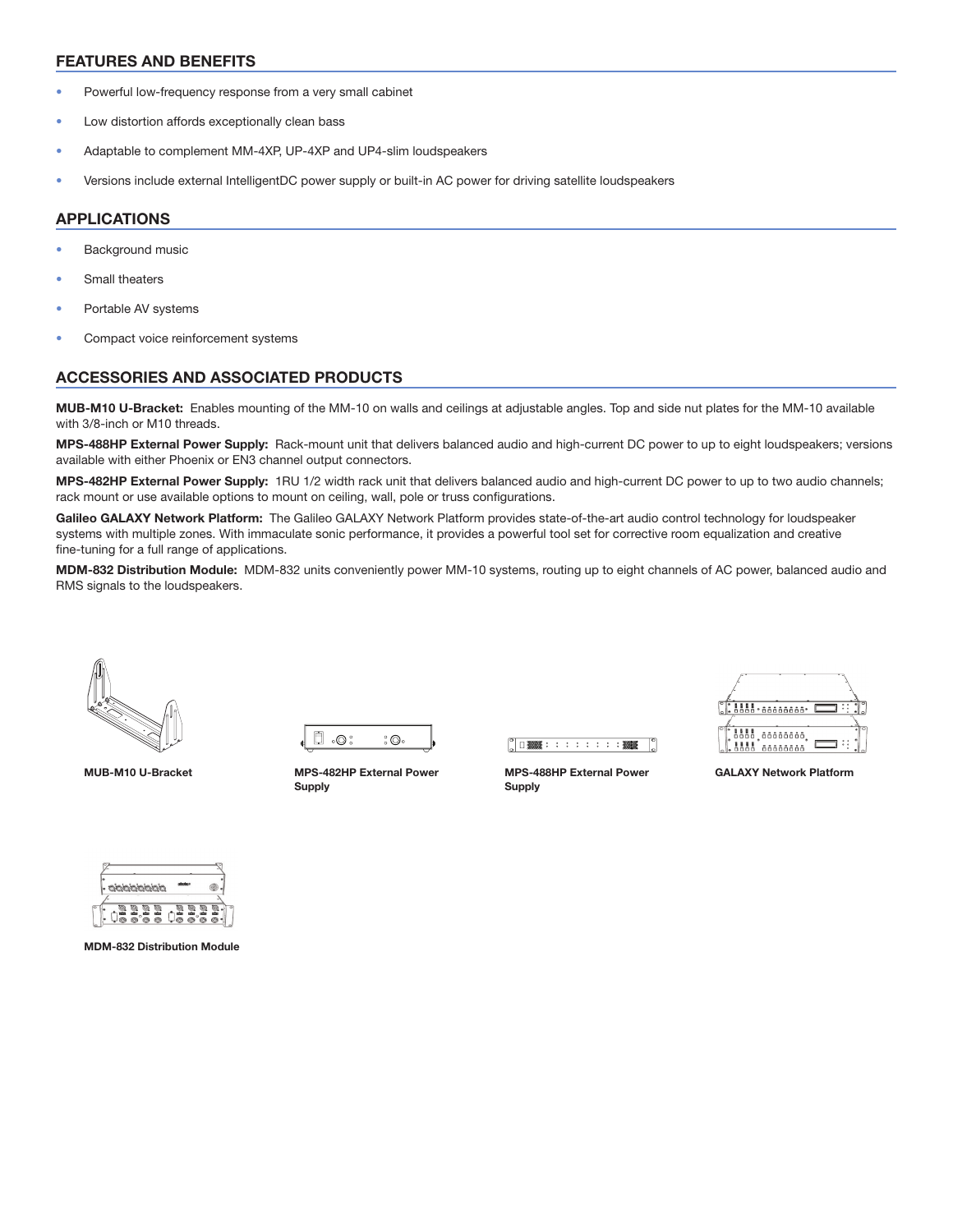#### SPECIFICATIONS (ALL MODELS)

| <b>ACOUSTICAL<sup>1</sup></b>                |                                                                                                                                                                              |
|----------------------------------------------|------------------------------------------------------------------------------------------------------------------------------------------------------------------------------|
| <b>Operating Frequency Range<sup>2</sup></b> | 33 Hz - 228 Hz                                                                                                                                                               |
| Frequency Response <sup>3</sup>              | 35 Hz - 208 Hz ±4 dB                                                                                                                                                         |
| <b>Phase Response</b>                        | 38 Hz - 138 Hz ±45°                                                                                                                                                          |
| Linear Peak SPL <sup>4</sup>                 | 118.5 dB with crest factor > 11 dB (M-noise), 117.5 dB (Pink noise), 120.5dB (B-noise)                                                                                       |
| <b>COVERAGE</b>                              |                                                                                                                                                                              |
|                                              | $360^\circ$                                                                                                                                                                  |
| <b>TRANSDUCERS</b>                           |                                                                                                                                                                              |
| <b>Low Frequency</b>                         | One 10 inch cone driver with 2-inch voice coil; 4 $\Omega$ nominal impedance                                                                                                 |
| <b>AUDIO INPUT</b>                           |                                                                                                                                                                              |
| <b>Type</b>                                  | Differential, electronically balanced                                                                                                                                        |
| Maximum Common Mode Range                    | $±5$ V DC                                                                                                                                                                    |
| Input Impedance                              | 10 $k\Omega$ electronically balanced                                                                                                                                         |
| <b>Nominal Input Sensitivity</b>             | -2.0 dBV (0.8 V rms) continuous is typically the onset of limiting for noise and music                                                                                       |
| <b>Input Level</b>                           | Audio source must be capable of producing +16 dBV (6.3 V rms) into 600 $\Omega$ to produce the maximum<br>peak SPL over the operating bandwidth of the loudspeaker.          |
| <b>AMPLIFIER</b>                             |                                                                                                                                                                              |
| <b>Type</b>                                  | Class-D                                                                                                                                                                      |
| Total Output Power <sup>5</sup>              | 440 W peak                                                                                                                                                                   |
| THD, IM, TIM                                 | < 0.02%                                                                                                                                                                      |
| Cooling                                      | Convection                                                                                                                                                                   |
| <b>PHYSICAL</b>                              |                                                                                                                                                                              |
| <b>Dimensions</b>                            | W: 19 in (483 mm) x H: 11 in (279 mm) x D: 12 in (305 mm)                                                                                                                    |
| MM-10XP Weight                               | 26.7 lb (12.11 kg)                                                                                                                                                           |
| MM-10AC Weight                               | 28.2 lb (12.79 kg)                                                                                                                                                           |
| <b>MM-10ACX Weight</b>                       | 30.8 lb (13.97 kg)                                                                                                                                                           |
| <b>Enclosure</b>                             | Premium multi-ply birch with slightly textured black finish                                                                                                                  |
| <b>Protective Grille</b>                     | Powder-coated, hex-stamped steel with black mesh screen                                                                                                                      |
| Rigging                                      | Top and side nut plates available with 3/8-inch or M10 threads. The optional MUB-MM10 U-bracket<br>enables mounting of the MM-10 on walls and ceilings at adjustable angles. |

#### NOTES

1. Loudspeaker system predictions for coverage and SPL are available in Meyer Sound's MAPP System Design Tool.

- 2. Recommended maximum operating frequency range. Response depends on loading conditions and room acoustics.
- 3. Free field, measure with 1/3-octave frequency resolution at 4 meters.

4. Measured in half-space with pink noise at 4 m, 1/3-octave frequency resolution. Linear Peak SPL is measured in half-space at 4 m referred to 1 m. Loudspeaker SPL compression measured with M-noise at the onset of limiting, 2-hour duration, and 50-degree C ambient temperature is <2 dB.

M-noise is a full bandwidth, (10 Hz–22.5 kHz) test signal developed by Meyer Sound to better measure the loudspeaker's music performance. It has a constant instantaneous peak level in octave bands, a crest factor that increases with frequency, and a full bandwidth Peak to RMS ratio of 18 dB. The presence of a greater-than (>) symbol with regard to crest factor indicates it may be higher depending on EQ and boundary loading.

Pink noise is a full bandwidth test signal with Peak to RMS ratio of 12.5 dB.

B-noise is a Meyer Sound test signal used to ensure measurements reflect system behavior when reproducing the most common input spectrum, and to verify there is still headroom over pink noise. Peak power based on the maximum unclipped peak voltage the amplifier will produce into the nominal load impedance.

5. Peak power based on the maximum unclipped voltage the amplifier will produce into the nominal load impedance.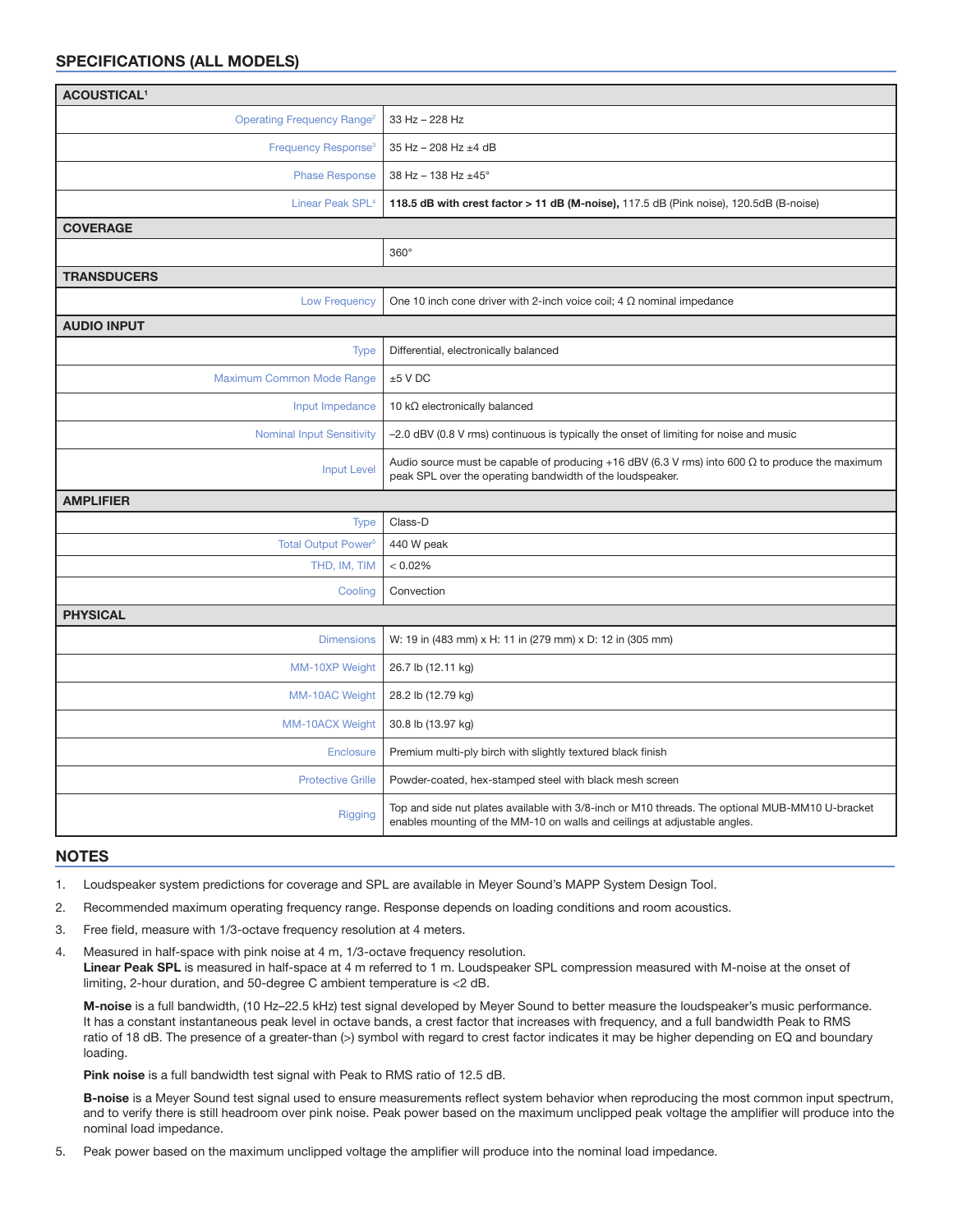## MM-10XP SPECIFICATIONS

| <b>REAR PANEL</b>                                   |                                                                                             |  |
|-----------------------------------------------------|---------------------------------------------------------------------------------------------|--|
| <b>Audio/Power Connector</b>                        | Phoenix 5-pin male or EN3 5-pin male (two pins for DC power, three pins for balanced audio) |  |
|                                                     | Pin 1: DC power negative (-)                                                                |  |
|                                                     | Pin 2: DC power positive (+)                                                                |  |
| Wiring                                              | Pin 3: Balanced audio shield, chassis/earth                                                 |  |
|                                                     | Pin 4: Balanced audio (-)                                                                   |  |
|                                                     | Pin 5: Balanced audio (+)                                                                   |  |
| <b>Input Polarity Switch</b>                        | Reverses audio input polarity between pins 4 and 5                                          |  |
| <b>LED</b>                                          | Displays loudspeaker status                                                                 |  |
| <b>DC POWER</b>                                     |                                                                                             |  |
| Safety Agency Rated Operating Range <sup>6</sup>    | 48 V DC                                                                                     |  |
| <b>CURRENT DRAW</b>                                 |                                                                                             |  |
| <b>Idle Current</b>                                 | 0.16 A rms                                                                                  |  |
| Maximum Long-Term Continuous Current (>10 sec)      | 0.90 A rms                                                                                  |  |
| Burst Current (<1 sec)                              | $2.5A$ rms                                                                                  |  |
| Maximum Instantaneous Peak Current                  | 3.0 A peak                                                                                  |  |
| <b>Inrush Current</b>                               | $< 7.0$ A peak                                                                              |  |
| Meyer Sound MPS IntelligentDC Power Supply Required | Visit meyersound.com/documents for specifications                                           |  |

#### MM-10AC SPECIFICATIONS

| <b>REAR PANEL</b>                              |                                                                                                                                  |  |
|------------------------------------------------|----------------------------------------------------------------------------------------------------------------------------------|--|
| Audio Connector <sup>7</sup>                   | 3-pin XLR female input with XLR male loop output                                                                                 |  |
|                                                | Pin 1: Chassis/earth through 220 k $\Omega$ , 1000 pF, 15 V clamp network to provide virtual ground lift at<br>audio frequencies |  |
| Wirina                                         | Pin 2: Signal +                                                                                                                  |  |
|                                                | Pin 3: Signal -                                                                                                                  |  |
|                                                | Case: Earth ground and chassis                                                                                                   |  |
| <b>Input Polarity Switch</b>                   | Reverses audio input polarity between pins 2 and 3                                                                               |  |
| <b>AC Power Connector</b>                      | powerCON 20 input with loop output                                                                                               |  |
| <b>LED</b>                                     | Displays loudspeaker status                                                                                                      |  |
| <b>AC POWER</b>                                |                                                                                                                                  |  |
| <b>Automatic Voltage Selection</b>             | 90-265 V AC                                                                                                                      |  |
| <b>Safety Rated Voltage Range</b>              | 100-240 V AC, 50-60 Hz                                                                                                           |  |
| Turn-on and Turn-off Points                    | 90 V AC turn-on, no turn-off; internal fuse-protection above 265 V AC                                                            |  |
| <b>CURRENT DRAW<sup>8</sup></b>                |                                                                                                                                  |  |
| <b>Idle Current</b>                            | 0.13 A rms (115 V AC); 0.13 A rms (230 V AC); 0.14 A rms (100 V AC)                                                              |  |
| Maximum Long-Term Continuous Current (>10 sec) | 0.40 A rms (115 V AC); 0.25 A rms (230 V AC); 0.46 A rms (100 V AC)                                                              |  |
| Burst Current (<1 sec)                         | 0.9 A rms (115 V AC); 0.4 A rms (230 V AC); 1.1 A rms (100 V AC)                                                                 |  |
| Maximum Instantaneous Peak Current             | 2.0 A peak (115 V AC); 1.4 A peak (230 V AC); 2.3 A peak (100 V AC)                                                              |  |
| <b>Inrush Current</b>                          | 4.0 A peak (115 V AC); 2.4 A peak (230 V AC); 4.0 A peak (100 V AC)                                                              |  |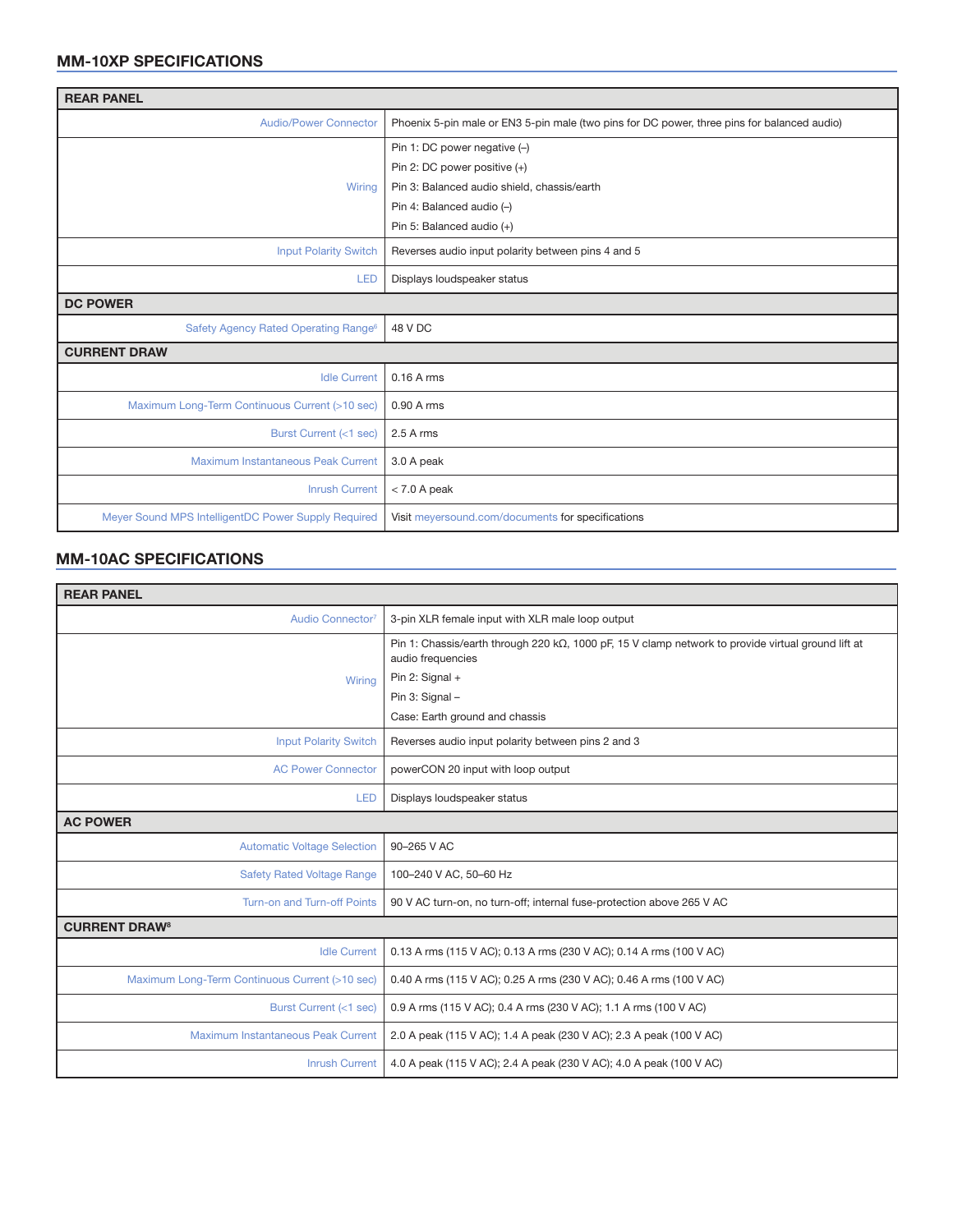## MM-10ACX SPECIFICATIONS

| <b>REAR PANEL</b>                                 |                                                                                                                                                                                                          |  |
|---------------------------------------------------|----------------------------------------------------------------------------------------------------------------------------------------------------------------------------------------------------------|--|
| <b>Audio Connector</b>                            | 3-pin XLR female input                                                                                                                                                                                   |  |
| Wiring                                            | Pin 1: Chassis/earth through 220 k $\Omega$ , 1000 pF, 15 V clamp network to provide virtual ground lift at<br>audio frequencies<br>Pin 2: Signal +<br>Pin 3: Signal -<br>Case: Earth ground and chassis |  |
| <b>Input Polarity Switch</b>                      | Reverses audio input polarity between pins 2 and 3 (subwoofer only)                                                                                                                                      |  |
| Input Select Switch <sup>9</sup>                  | Determines whether the subwoofer receives it source signal from the subwoofer input or satellite<br>inputs (summed)                                                                                      |  |
| Gain Knob <sup>10</sup>                           | Adjusts the subwoofer signal from completely attenuated to +10 dB                                                                                                                                        |  |
| <b>AC Power Connector</b>                         | powerCON 20 input with loop output                                                                                                                                                                       |  |
| Satellite Loudspeaker Connectors <sup>11</sup>    | Two XLR female inputs; Two Phoenix 5-pin male or EN3 5-pin female outputs (two pins for DC power,<br>three pins for balanced audio)                                                                      |  |
| <b>LED</b>                                        | Displays loudspeaker status                                                                                                                                                                              |  |
| <b>AC POWER</b>                                   |                                                                                                                                                                                                          |  |
| <b>Automatic Voltage Selection</b>                | 90-265 V AC                                                                                                                                                                                              |  |
| <b>Safety Rated Voltage Range</b>                 | 100-240 V AC, 50-60 Hz                                                                                                                                                                                   |  |
| Turn-on and Turn-off Points                       | 90 V AC turn-on, no turn-off; internal fuse-protection above 265 V AC                                                                                                                                    |  |
| <b>CURRENT DRAW (SUBWOOFER ONLY)<sup>12</sup></b> |                                                                                                                                                                                                          |  |
| <b>Idle Current</b>                               | 0.21 A rms (115 V AC); 0.20 A rms (230 V AC); 0.23 A rms (100 V AC)                                                                                                                                      |  |
| Maximum Long-Term Continuous Current (>10 sec)    | 0.48 A rms (115 V AC); 0.31 A rms (230 V AC); 0.55 A rms (100 V AC)                                                                                                                                      |  |
| Burst Current (<1 sec)                            | 1.1 A rms (115 V AC); 0.6 A rms (230 V AC); 1.3 A rms (100 V AC)                                                                                                                                         |  |
| Maximum Instantaneous Peak Current                | 2.2 A peak (115 V AC); 1.6 A peak (230 V AC); 2.5 A peak (100 V AC)                                                                                                                                      |  |
| <b>Inrush Current</b>                             | 6.6 A peak (115 V AC); 3.7 A peak (230 V AC); 7.2 A peak (100 V AC)                                                                                                                                      |  |
| <b>CURRENT DRAW (WITH TWO MM-4XP)13</b>           |                                                                                                                                                                                                          |  |
| <b>Idle Current</b>                               | 0.32 A rms (115 V AC); 0.26 A rms (230 V AC); 0.36 A rms (100 V AC)                                                                                                                                      |  |
| Maximum Long-Term Continuous Current (>10 sec)    | 0.90 A rms (115 V AC); 0.51 A rms (230 V AC); 1.02 A rms (100 V AC)                                                                                                                                      |  |
| Burst Current (<1 sec)                            | 2.5 A rms (115 V AC); 1.3 A rms (230 V AC); 3.0 A rms (100 V AC)                                                                                                                                         |  |
| Maximum Instantaneous Peak Current                | 4.5 A peak (115 V AC); 2.8 A peak (230 V AC); 5.0 A peak (100 V AC)                                                                                                                                      |  |
| <b>Inrush Current</b>                             | 7.6 A peak (115 V AC); 4.4 A peak (230 V AC); 8.4 A peak (100 V AC)                                                                                                                                      |  |

#### NOTES

6. Tolerates voltage drops up to 30% with long cable runs.

- 7. Audio loop output only included on the MM-10AC model.
- 8. Current draw values for a single MM-10AC. AC Loop output not used.
- 9. Input Select switch only included on the MM-10ACX model.
- 10. Gain knob only included on the MM-10ACX model.
- 11. Satellite loudspeaker connectors only included on the MM-10ACX model.
- 12. Current draw values for one MM‑10ACX with no satellite loudspeakers connected. AC Loop output not used.
- 13. Current draw values for one MM-10ACX with two MM-4XP satellite loudspeakers connected. AC Loop output not used.